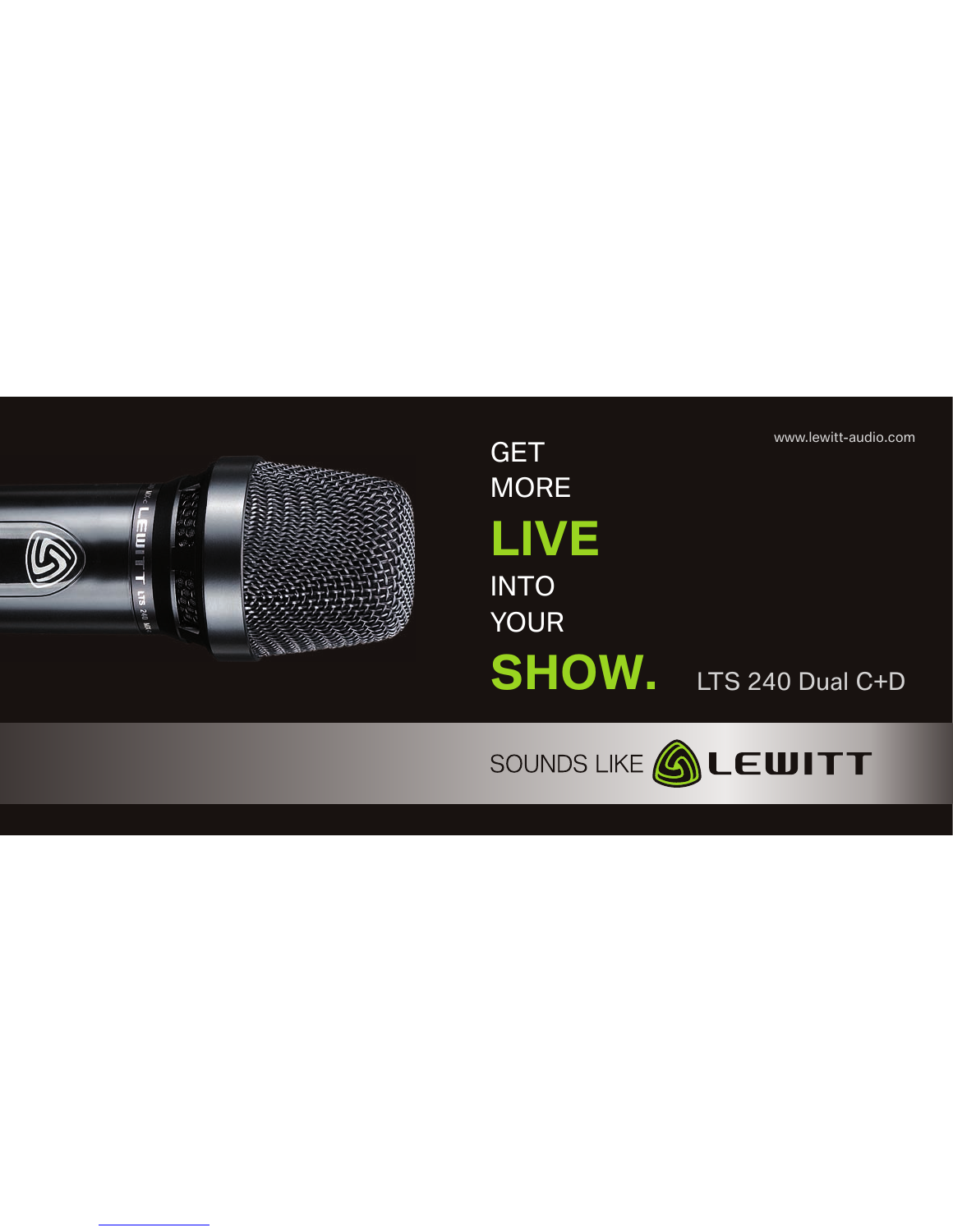### LTS 240 Dual C+D Introduction

Thank you that you have opted for a LEWITT product. In this operating manual you will learn more about your LEWITT microphone, its handling and its proper usage.

Reasonably priced, sophisticated and yet easy-to-use wireless vocal systems which deliver solid, distortion-free sound and excel in a variety of semi-professional studio and live applications. That's what LEWITT's tech-engineers had in mind when they created the LTS series. No matter whether at small live gigs, conferences, regional events or karaoke performances, LTS wireless systems are the first choice for ambitious entryand mid-level users looking for the perfect combination of consistent performance, smart operation and remarkable audio quality.

Users can choose between systems with condenser or dynamic capsules, and all LTS sets feature handheld transmitters and full metal halfrack receivers.

Unplug and dive into a great new wireless experience.

LEWITT wishes you a lot of fun and success with this product!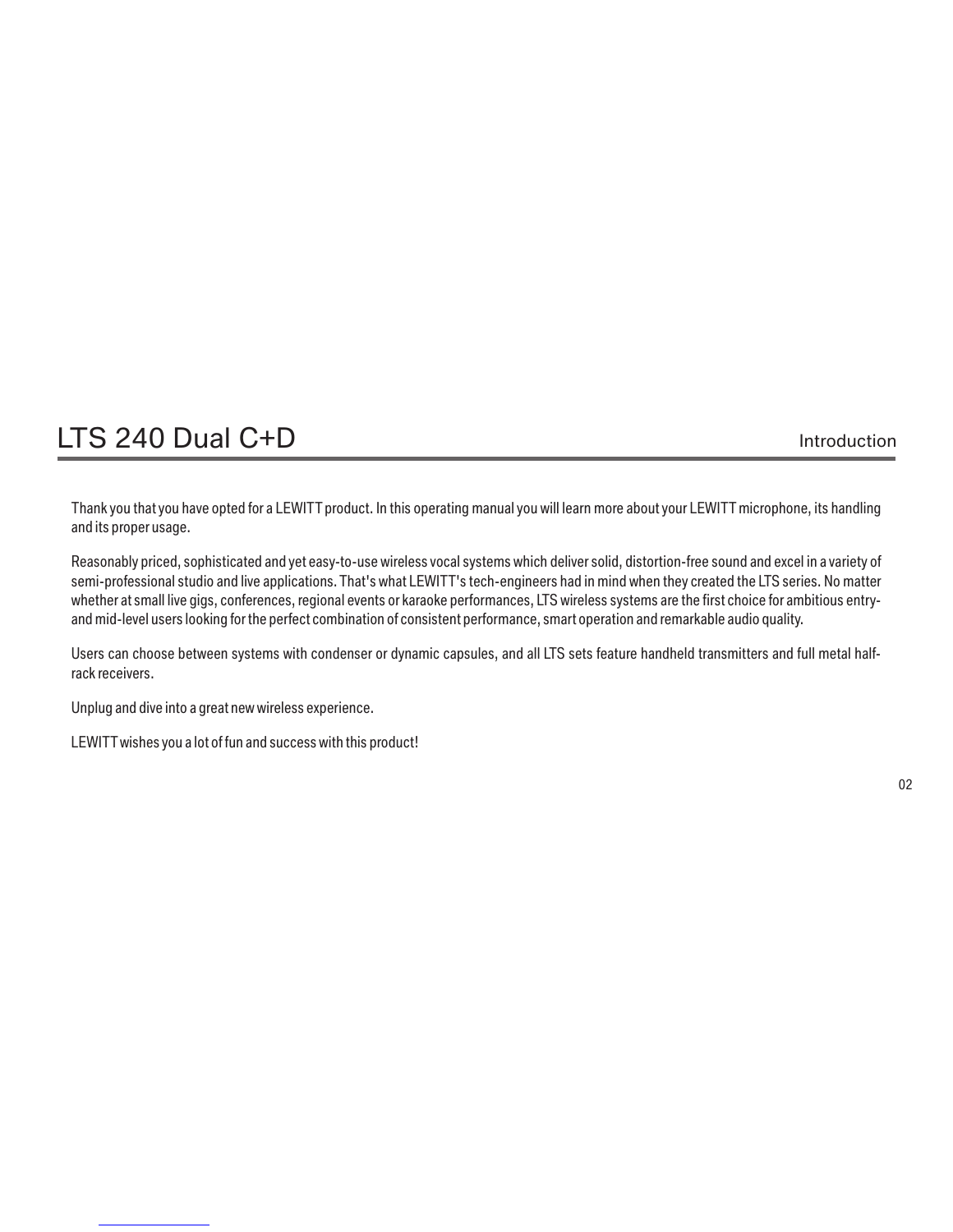### LTS 240 Dual C+D The product

State-of-the-art wireless technology, solid construction, reliable performance and quality audio transmission at an extraordinary price-performance ratio – that's what LEWITT's LTS 240 Dual C & LTS 240 Dual D wireless start-up kits stand for. Designed for entry-level users, these versatile, compact wireless systems offer artists and engineers easy-to-use wireless technology, delivering natural and distortion-free sound on small stages, at events or karaoke performances.

Users can choose between systems with condenser (LTS 240 Dual C) or dynamic capsules (LTS 240 Dual D). Each set contains two high-quality handheld transmitters featuring a convenient LED display indicating battery status, a quick-acting screw thread closure and two AA batteries for up to 10 hours continuous use, as well as a rugged half-rack receiver with a sturdy metal housing.

Simply unplug and rock!

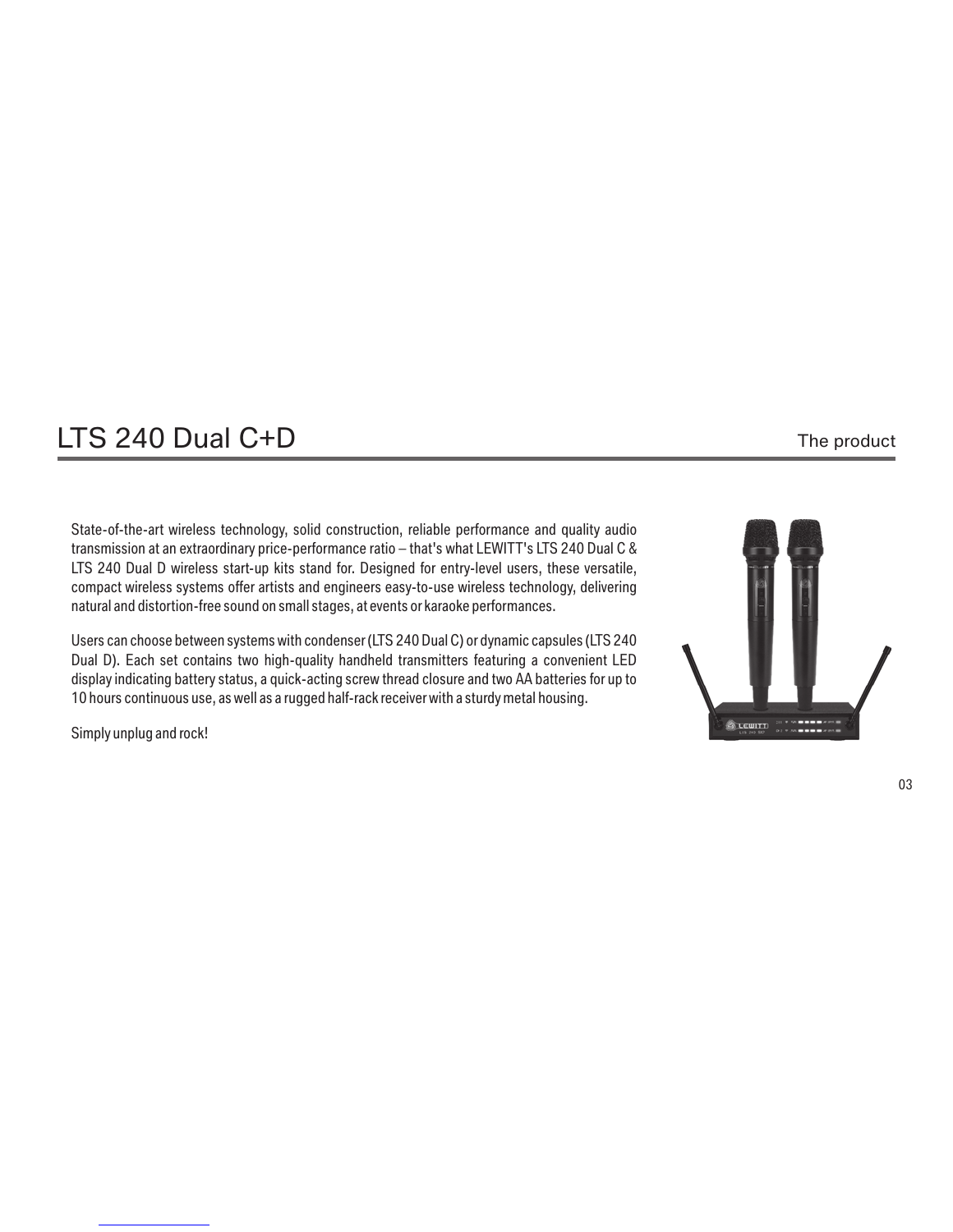# LTS 240 Dual C+D Features / Top applications

#### **Features**

- ·LTS 240 Dual C and D wireless systems are the perfect choice for entry-level users looking for reliable gear that delivers distortion-free, natural sound in live and karaoke performances
- ·The LTS 240 Dual C kit includes two handheld transmitters featuring quality condenser capsules and a half-rack receiver
- ·The LTS 240 Dual D kit includes two handheld transmitters featuring quality dynamic capsules and a half-rack receiver
- ·Four-part RF- and AF-level LED display
- ·Transmitters are equipped with two AA batteries for up to ten hours of continuous performance, a convenient LED display indicating battery status and an On/Off/Mute switch
- ·Receiver features pre-programmed frequencies, FM modulation, UHF antennas, XLR and unbalanced (6,3 phone plug) outputs
- ·Volume level control
- ·Solid handheld transmitters with a hexagonal side grille and a stylish matte black finish
- ·Half-rack metal-case receiver with a matte black finish
- ·Comes in a cardboard box with foam layers; includes LTS 40 MCs shock mount

### **Top applications**

·Lead and background vocals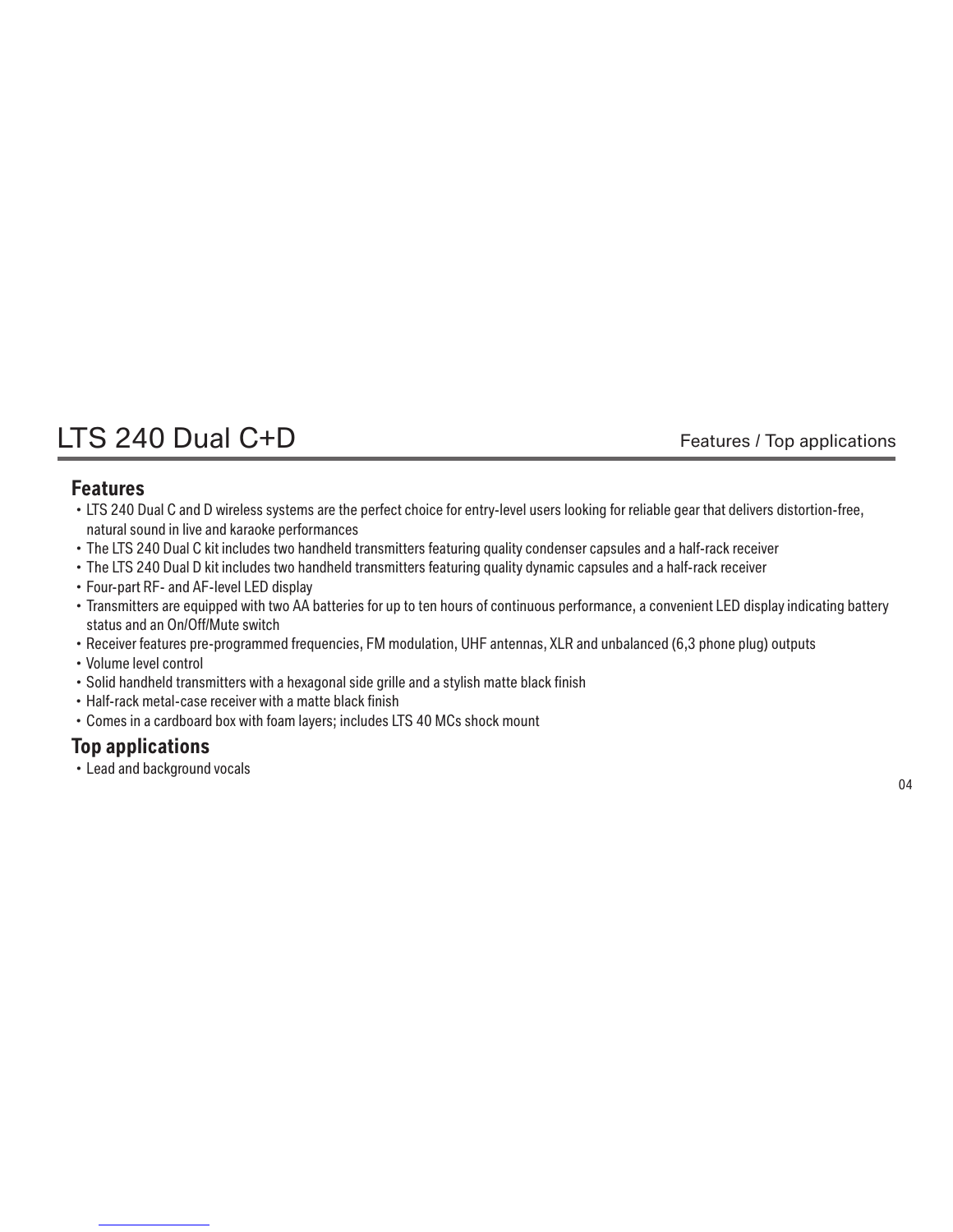# LTS 240 Dual C+D Using the mic

### **User-interface**

#### **Receiver front**

- Antenna A ①
- Antenna B ②
- Carrier frequency level indications ③
- Audio frequency level indications ④

#### **Receiver back**

- ⑤ DC power socket
- ⑥ Power cable security latch
- ⑦ On/Off switch
- ⑧ Balanced, male XLR output socket for channel 2
- ⑨ Balanced, male XLR output socket for channel 1
- ⑩ Unbalanced, mixed 6,3mm phone socket
- Volume control for channel 2
- Volume control for channel 1







#### On/Mute/Off slide switch

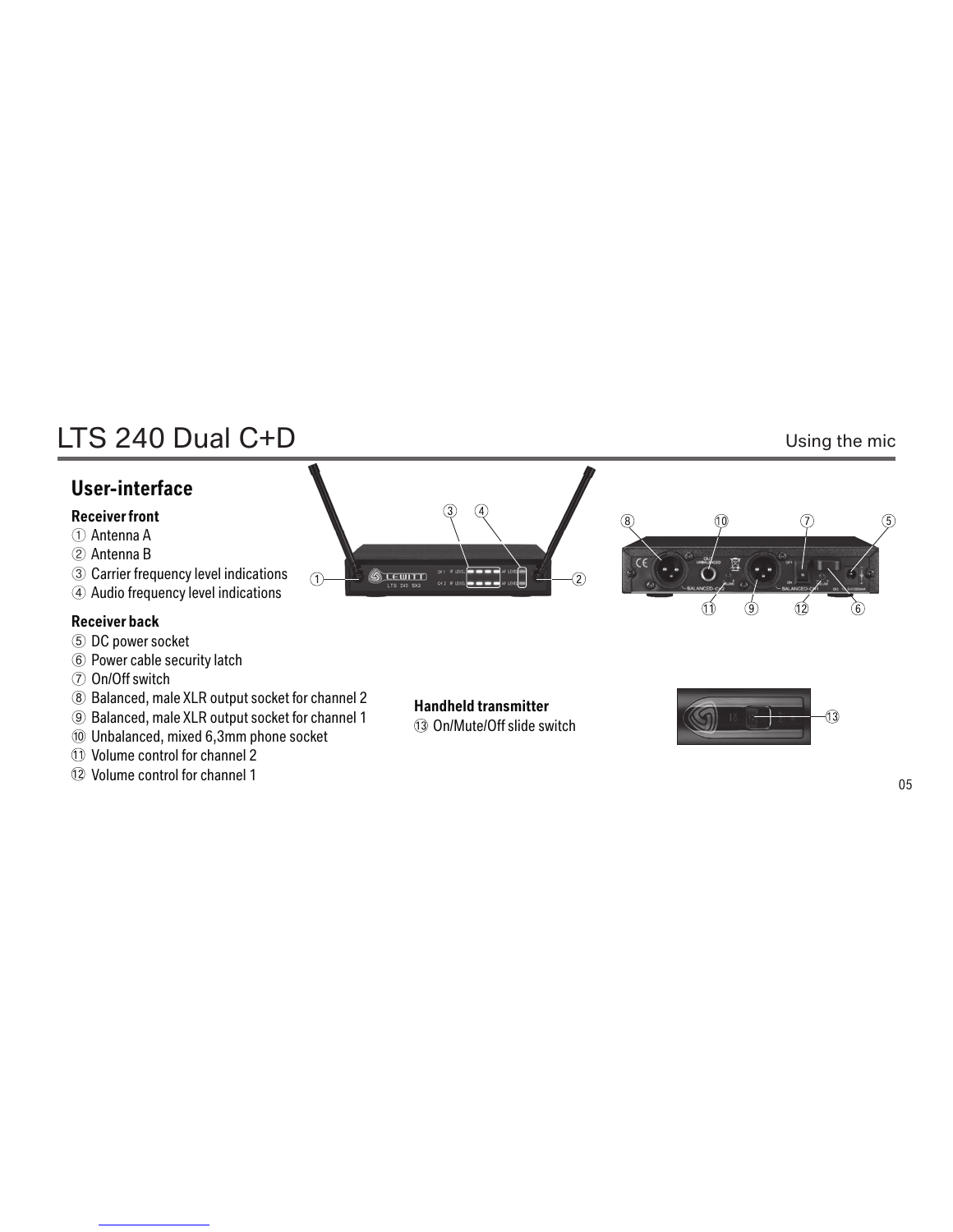### LTS 240 Dual C+D Using the mic

### **Quick start**

- 1 . Connect the power supply to mains and the receiver ⑤. We recommend to secure the power cable with the security latch ⑥ on the backside of the receiver.
- 2. Make sure that the volume of your mixer is turned down before you connect the receiver via a balanced ⑧, ⑨ or unbalanced ⑩ cable.
- 3. Make sure that the volume of your mixer is turned down. Then turn on the receiver with the on/off switch on the backside  $\mathcal{D}$ .
- 4. Open the transmitter body and insert two AA batteries.
- 5. Turn the transmitter on  $\mathbb{G}$ .
- 6. Adjust the volume level  $\textcircled{1}, \textcircled{2}$  on the backside of the receiver and on your mixer to the desired level.

### **Best performance**

- 7 Use balanced XLR cables in order to avoid EMI effects. .
- 8. Position the receiver in a reasonable distance to metal surfaces, walls and other RF equipment.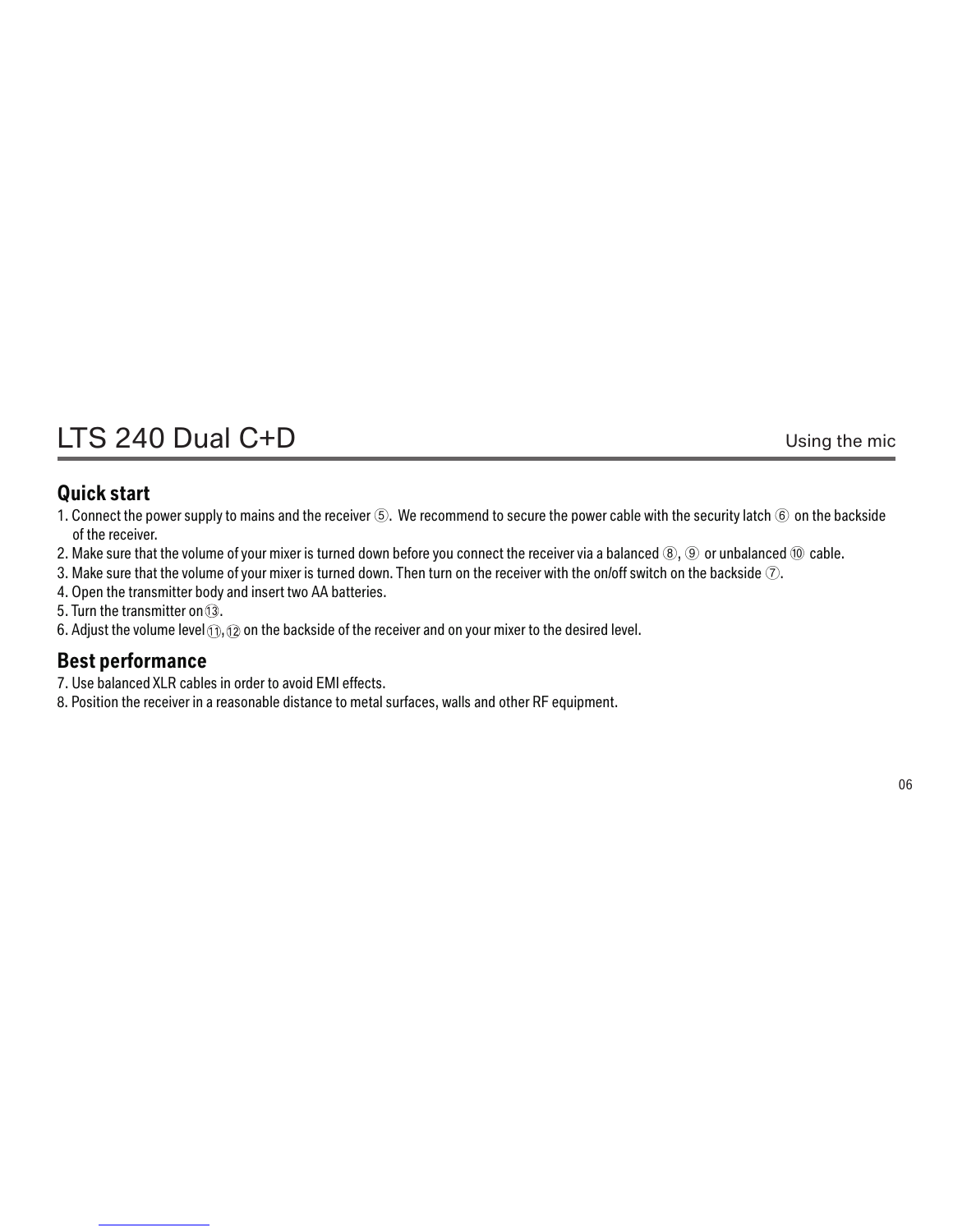# LTS 240 Dual C+D Using the mic / Tech data

### **Hints**

- 1. In order to prevent feedback (howling):
- ·Lower the volume.
- ·Place the microphone so that it is not pointed to the speaker and that there is a sufficient distance between the microphone and the speaker.
- ·Do not cover the lower part of the grille with your hand.
- 2. Positioning the microphone close to the sound source causes the so-called proximity effect (a boost in the low frequency response). This phenomenon can be used to create a richer and warmer bass sound.

O  $\leftarrow$ 

 $\Leftrightarrow$ 

 $\overline{O}$ 

 $\Leftrightarrow$ 

 $\mathsf{\Omega}$ 

O

### **Dimensions**

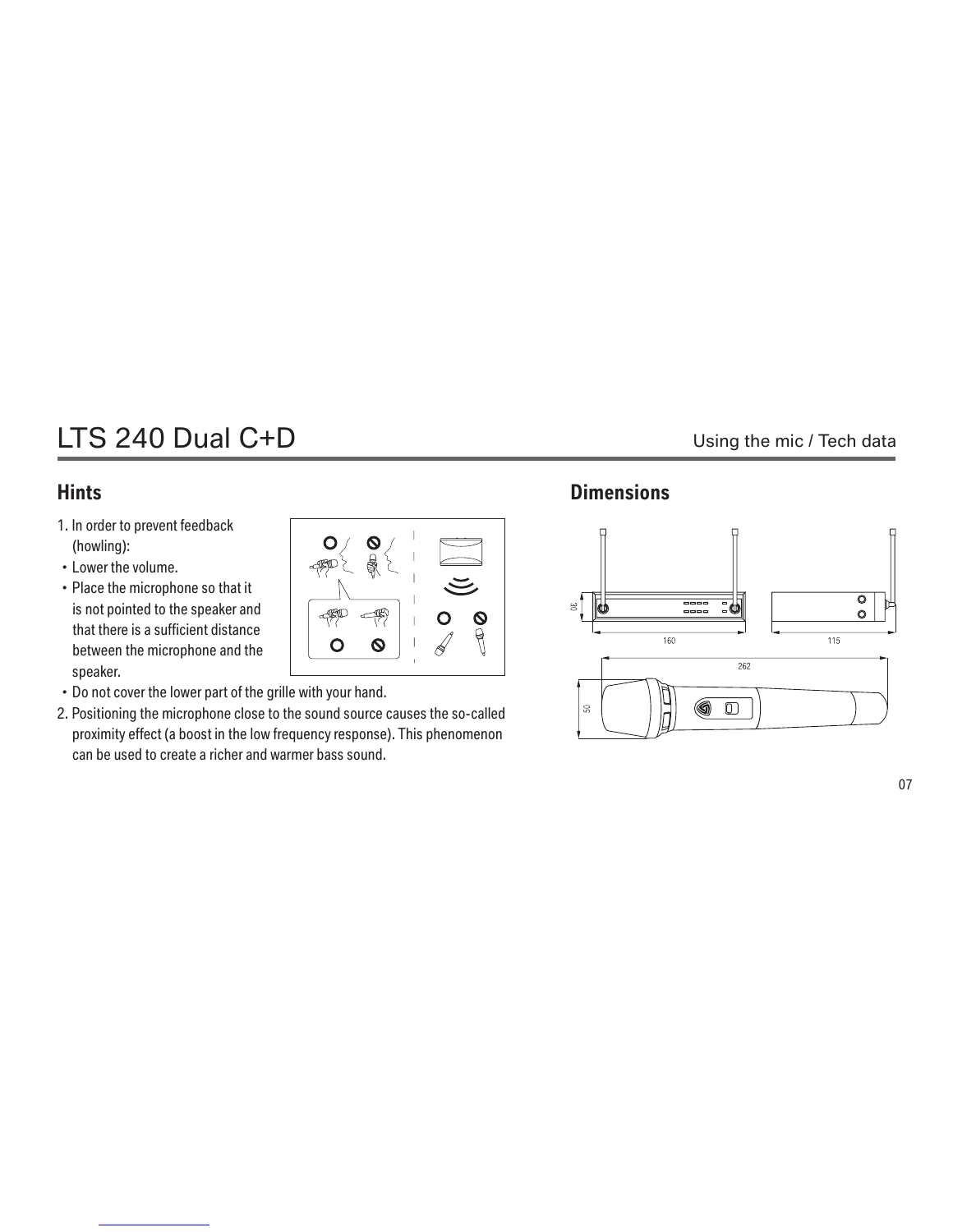### LTS 240 Dual C+D Tech data

### **Tech data**

#### **Transmitters**

- ·Transmission principle:
- · Directional pattern:
- ·Available channels:
- ·Modulation:
- ·Modulation:
- ·THD:
- ·Signal / noise ratio:
- ·RF radiation:
- ·Battery life:

UHF, FM 2 fixed FM (25 kHz max. deviation), compander system with pre- and de-emphasis 70 ... 18.000 Hz < 0,5 % typical > 80 dB-A typical 10 mW 2 pcs AA size dry batteries, 10 hours typ. cardioid

·Dimensions:

·Net weight:

#### **Receiver**

- ·Audio outputs:
- ·Gain adjustment range:
- ·Dimensions:
- ·Net weight:

50 dia. x 262 mm 1,96 dia. x 10,3 inch 255 g 9,0 oz.

balanced 3-pin XLR, unbalanced TS 1/4" jack 0 - 6 dB 160 x 115 x 30 mm 6,3 x 4,5 x 1,2 inch 540 g 19,0 oz.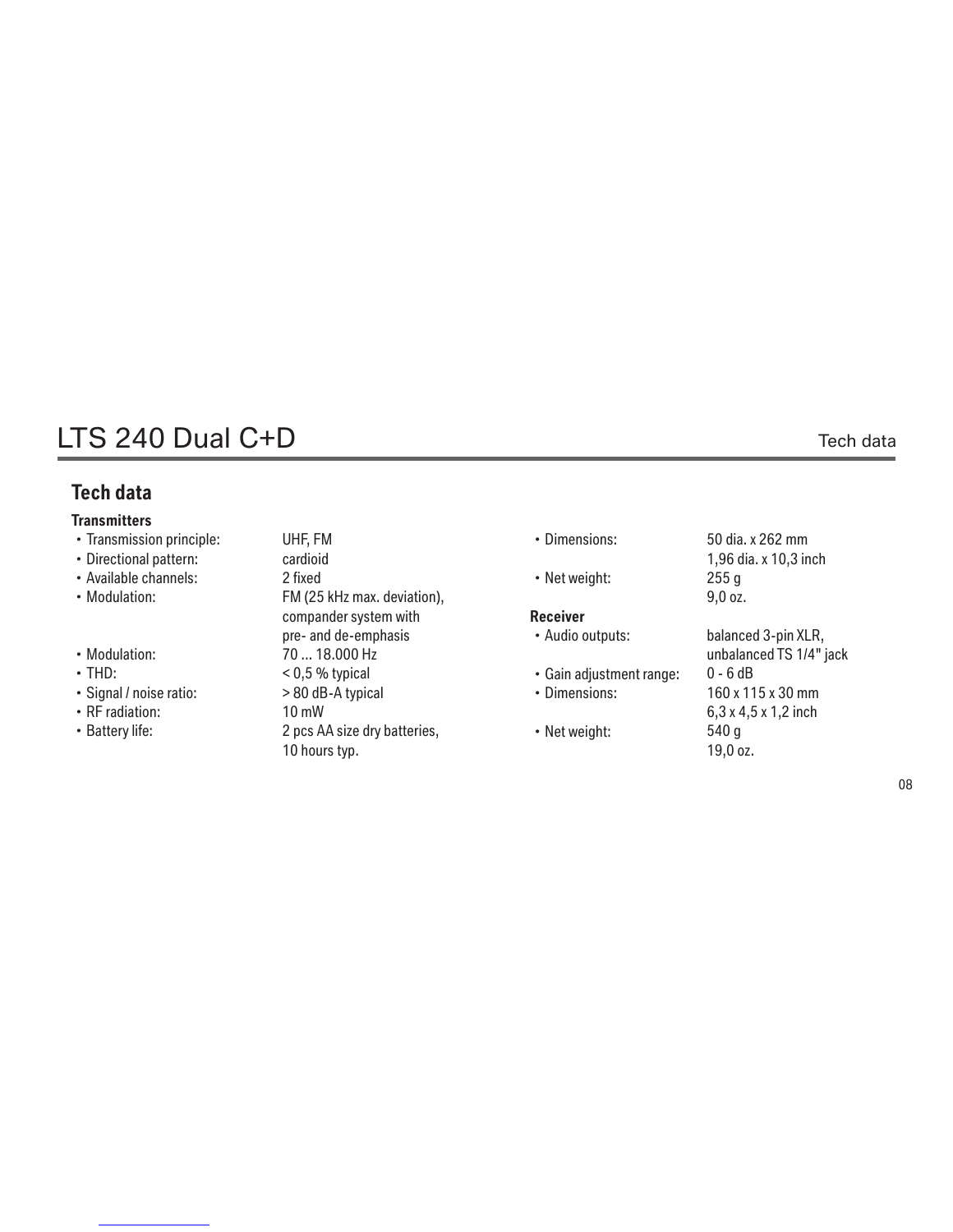# LTS 240 Dual C+D Accessories

### **Accessories**







**AA Batteries LTS 40 MCs Power Supply**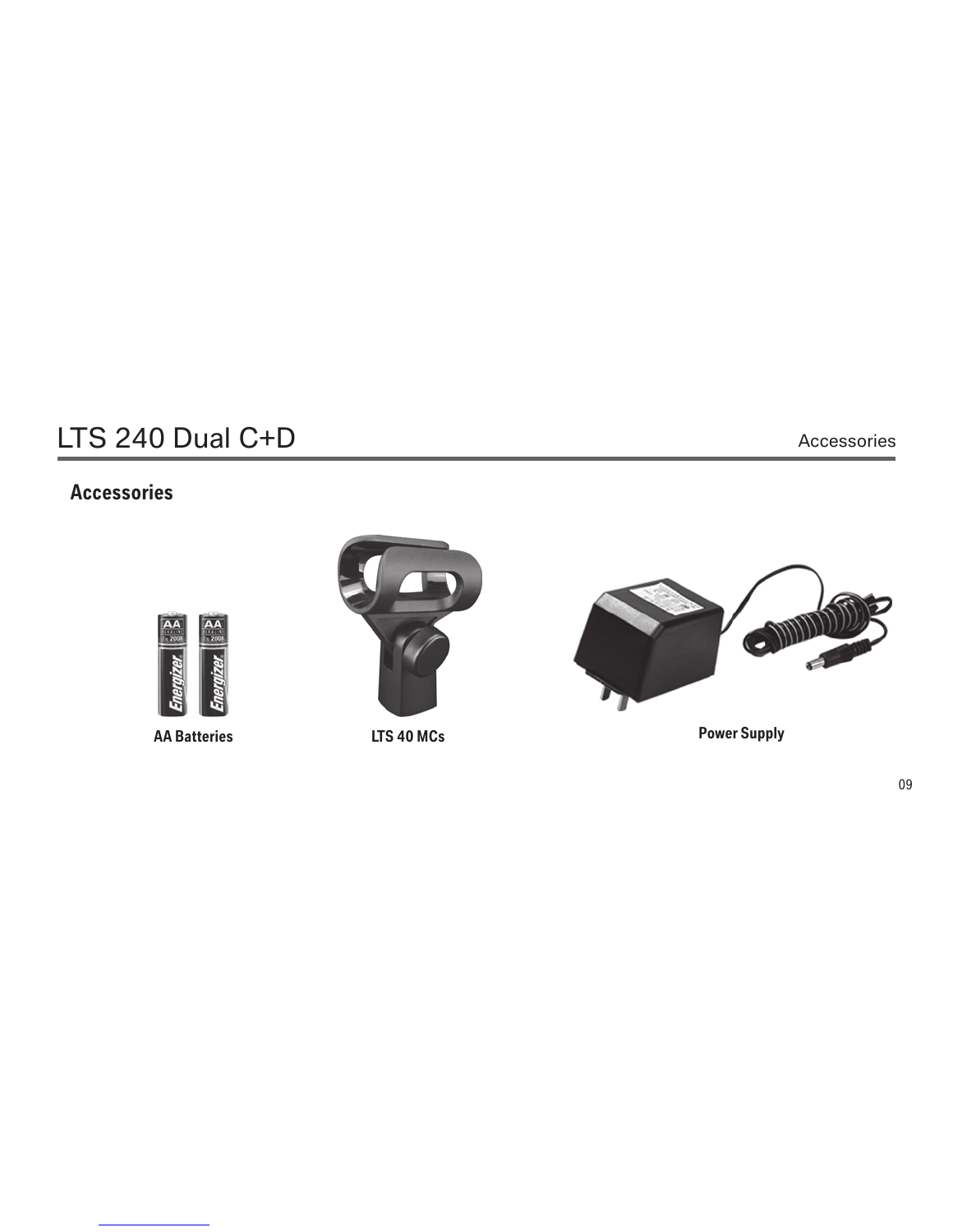### LTS 240 Dual C+D Cautions

# **Cautions**

- · The capsule is a sensitive, high precision component. Make sure you do not drop it from high heights and avoid strong mechanical stress and force.
- ·To ensure high sensitivity and best sound reproduction of the microphone, avoid exposing it to moisture, dust or extreme temperatures.
- ·Keep this product out of the reach of children.
- ·Do not use force on the switch or cable of the microphone.
- ·When disconnecting the microphone cable, grasp the connector and do not pull the cable.
- ·Do not attempt to modify or fix it. Contact qualified service personnel in case any service is needed. Please do not disassemble or modify the microphone for any reasons as this will void users warranty.
- ·The casing of the microphone can be cleaned easily using a wet cloth, never use alcohol or another solvent for cleaning. If necessary the foam wind stopper can be washed with soap water. Please wait till it is dry before using it again.
- ·Also please refer to the owner's manual of the component to be connected to the microphone.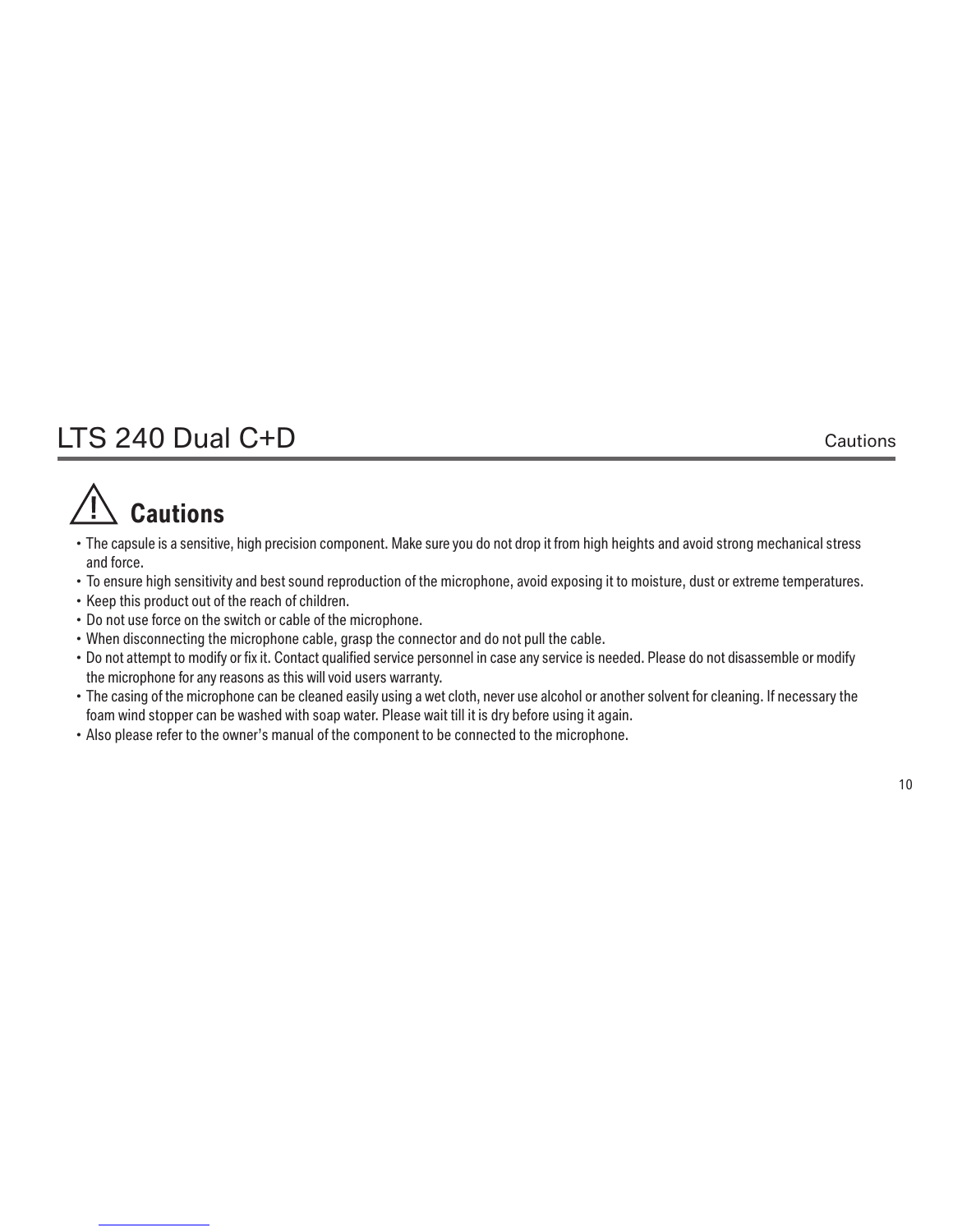# LTS 240 Dual C+D Warranty

### **Warranty**

All products manufactured by LEWITT GmbH feature a limited two-year warranty. This two-year warranty is specific to the date of purchase as shown on your purchase receipt.

LEWITT GmbH shall satisfy the warranty obligations by remedying any material or manufacturing faults free of charge at LEWITT's discretion either by repair or by exchanging individual parts or the entire appliance. Any defective parts removed from a product during the course of a warranty claim shall become the property of LEWITT GmbH.

While under warranty period, defective products may be returned to the authorized LEWITT dealer together with original proof of purchase. To avoid any damages in transit, please use the original packaging if available. Please do not send your product to LEWITT GmbH directly as it will not be serviced. Freight charges have to be covered by the owner of the product.

For further information please visit www.lewitt-audio.com or check your warranty card.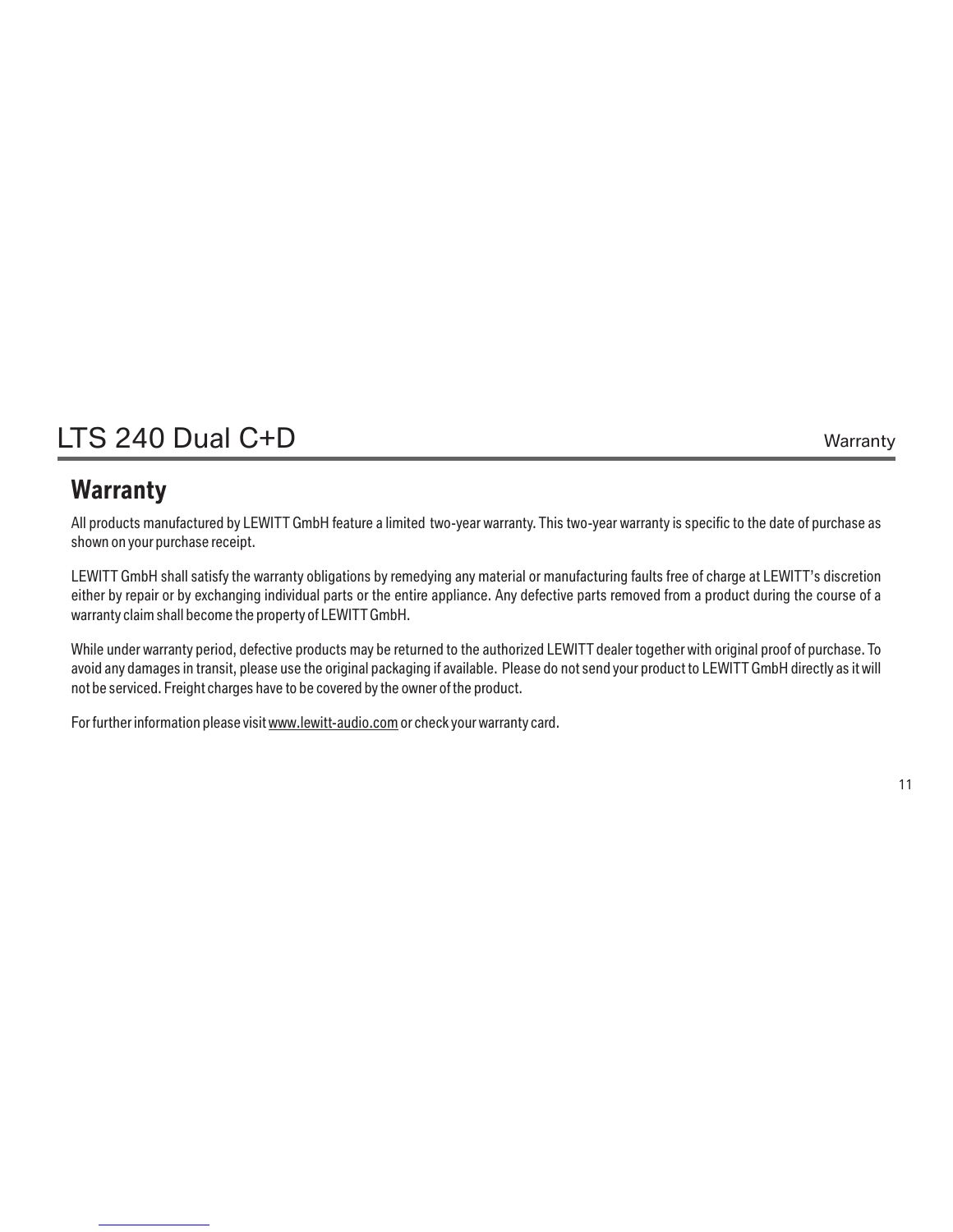# LTS 240 Dual C+D Regulatory information

# $C \in$

LEWITT GmbH declares under its sole responsibility that LTS 240 Dual D and LTS 240 Dual C comply with the European R&TTE 99/5/EC. The product has been tested according to harmonized European standards:

EN300422-1 V1.3.2; EN300422-2 V1.2.2; EN301489-1 V1.8.1; EN301489-9 V1.4.1; EN60065:2002+A1:2006+A11:2008; EN50371:2002

Product testing was carried out by EMCCert Dr. Rasek GmbH, notified body number: ( $606780$ , registration number G108421A.

# $\boxed{\boxtimes}$

WEEE note: Electronic waste has to be collected separately. Please bring this device to a local recycling center at the end of its life time.

Manufacturers signature:

Date: 18th November 2010 DI Roman Perschon Place: Vienna, AUSTRIA CEO – Lewitt GmbH

Declaration of conformity can be downloaded at www.lewitt-audio.com or obtained from info@lewitt-audio.com.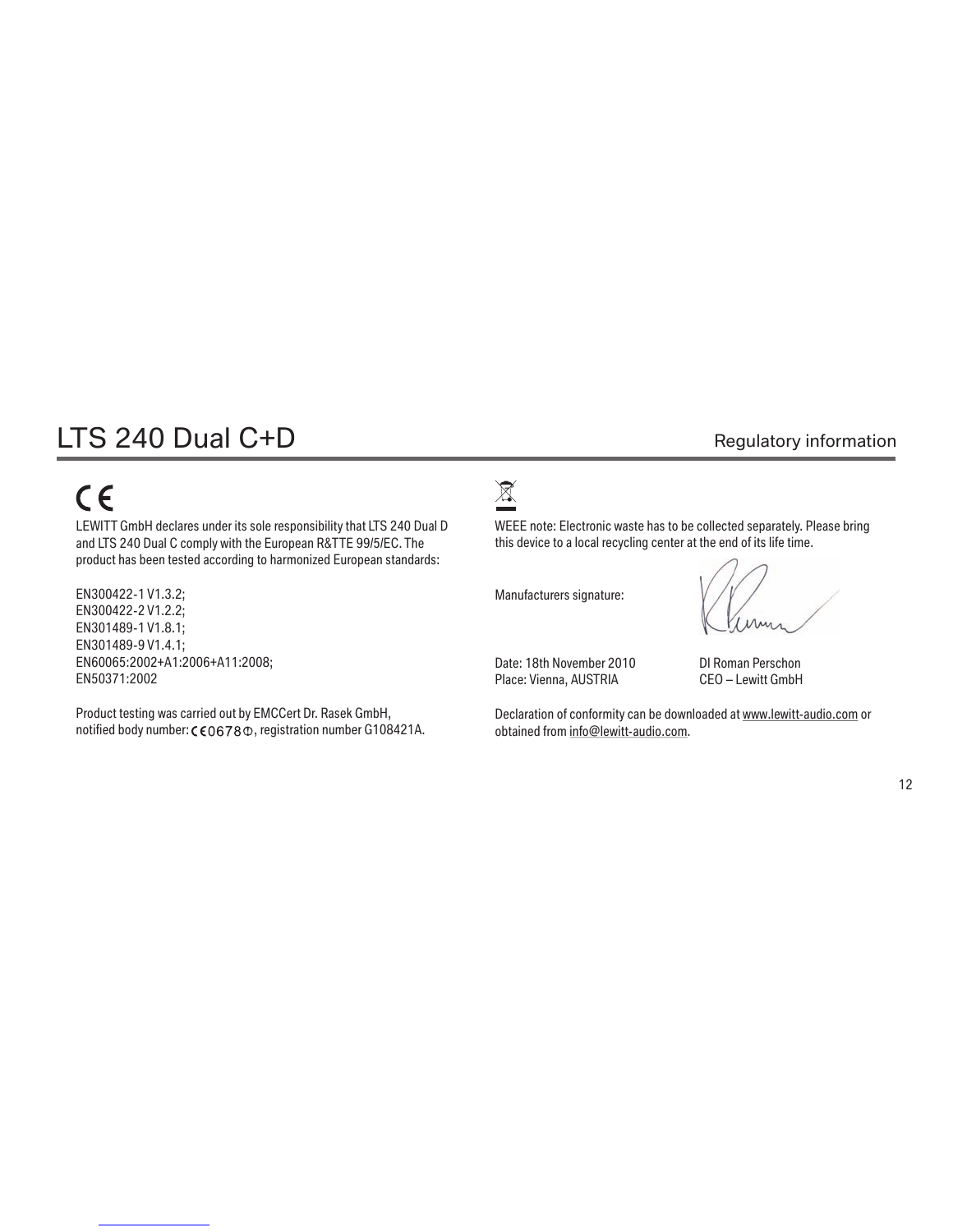